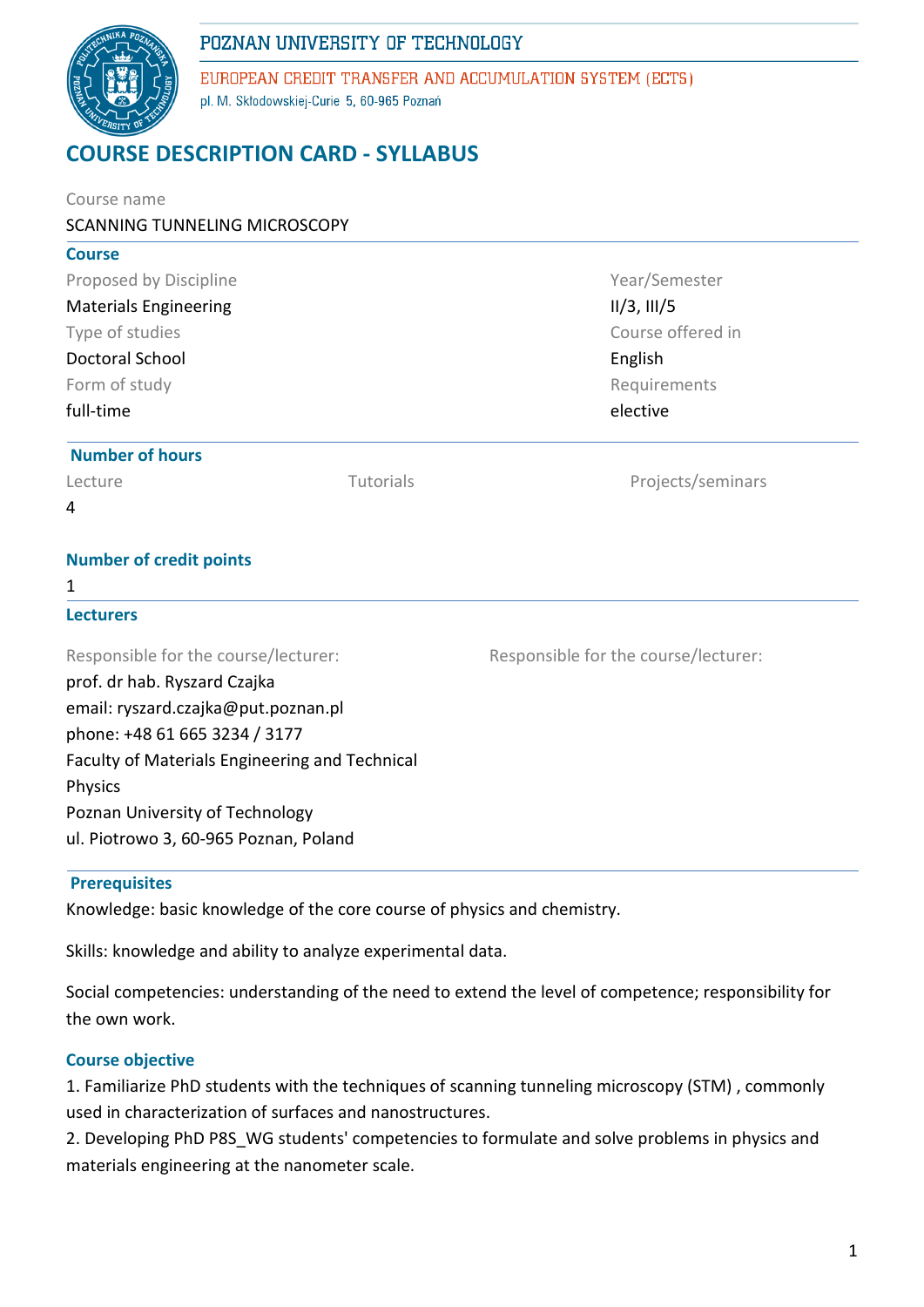

EUROPEAN CREDIT TRANSFER AND ACCUMULATION SYSTEM (ECTS) pl. M. Skłodowskiej-Curie 5, 60-965 Poznań

## **Course-related learning outcomes**

#### Knowledge

A PhD student who graduated from doctoral school knows and understands:

1) global achievements, covering theoretical foundations as well as general and selected specific issues that are relevant to scanning tunneling microscopy, can describe the type of information they provide such as atomic structure of surfaces and nanostructures, their local electronic properties (LDOS), magnetic properties at the nano- and subnano-meter scale, [P8S\_WG/SzD\_W01], [P8S\_WG/SzD\_W02]

2) the tunnel effect, its application in micro- and nano-scopy, can understand physical interpretation of the STM images and the related phenomena, [P8S\_WG/SzD\_W03]

3) principles of disseminating results of scientific activity in the field of the STM, also in an open access mode, [P8S\_WG/SzD\_W04]

4) economic, legal, ethical and other vital conditions related to scientific activity in the field of the STM, especially connected with manipulation matter on the atomic scale. [P8S\_WK/SzD\_W06]

#### Skills

A PhD student who graduated from doctoral school can:

1) analyze atomic structure of surfaces and nanostructures and correlate STM images with the local (at the atomic scale) electronic structure, and draw conclusions on the basis of research results, [P8S\_UW/SzD\_U01]

2) share results on professional level and also in a popular form inside Poland and abroad using the English language, [P8S\_UK/SzD\_U04], [P8S\_UK/SzD\_U05], [P8S\_UK/SzD\_U08]

## Social competences

A PhD student who graduated from doctoral school is ready to:

1) acquire critically knowledge from a variety of sources, including Internet resources,

[P8S\_KK/SzD\_K01]

2) precisely formulate problems and propose ways to resolve them, also in collaboration with team members. [P8S\_KK/SzD\_K03]

3) to initiate actions in the public interests as regards applications of the most modern techniques e.g. nanotechnology in the most important and advanced industries acting in an entrepreneurial manner but respecting the principle of public ownership of the results of scientific activities. [P8S\_KO/SzD\_K05], [P8S\_KO/SzD\_K06], [P8S\_KO/SzD\_K07]

#### **Methods for verifying learning outcomes and assessment criteria**

Learning outcomes presented above are verified as follows:

| PQF code        | Methods for verification of learning outcomes  | Assessment criteria       |  |
|-----------------|------------------------------------------------|---------------------------|--|
| W01, W02,       | Written exam - mark weight (significance): 0.6 | sufficient - 50.1%-70.0%, |  |
| W03, W04,       |                                                | good - 70.1%-90.0%,       |  |
| W06             |                                                | very good $-$ > 90.1%     |  |
|                 |                                                |                           |  |
| U01, U04,       | Written exam - mark weight (significance): 0.3 | sufficient - 50.1%-70.0%, |  |
| <b>U05, U08</b> |                                                | good - 70.1%-90.0%,       |  |
|                 |                                                |                           |  |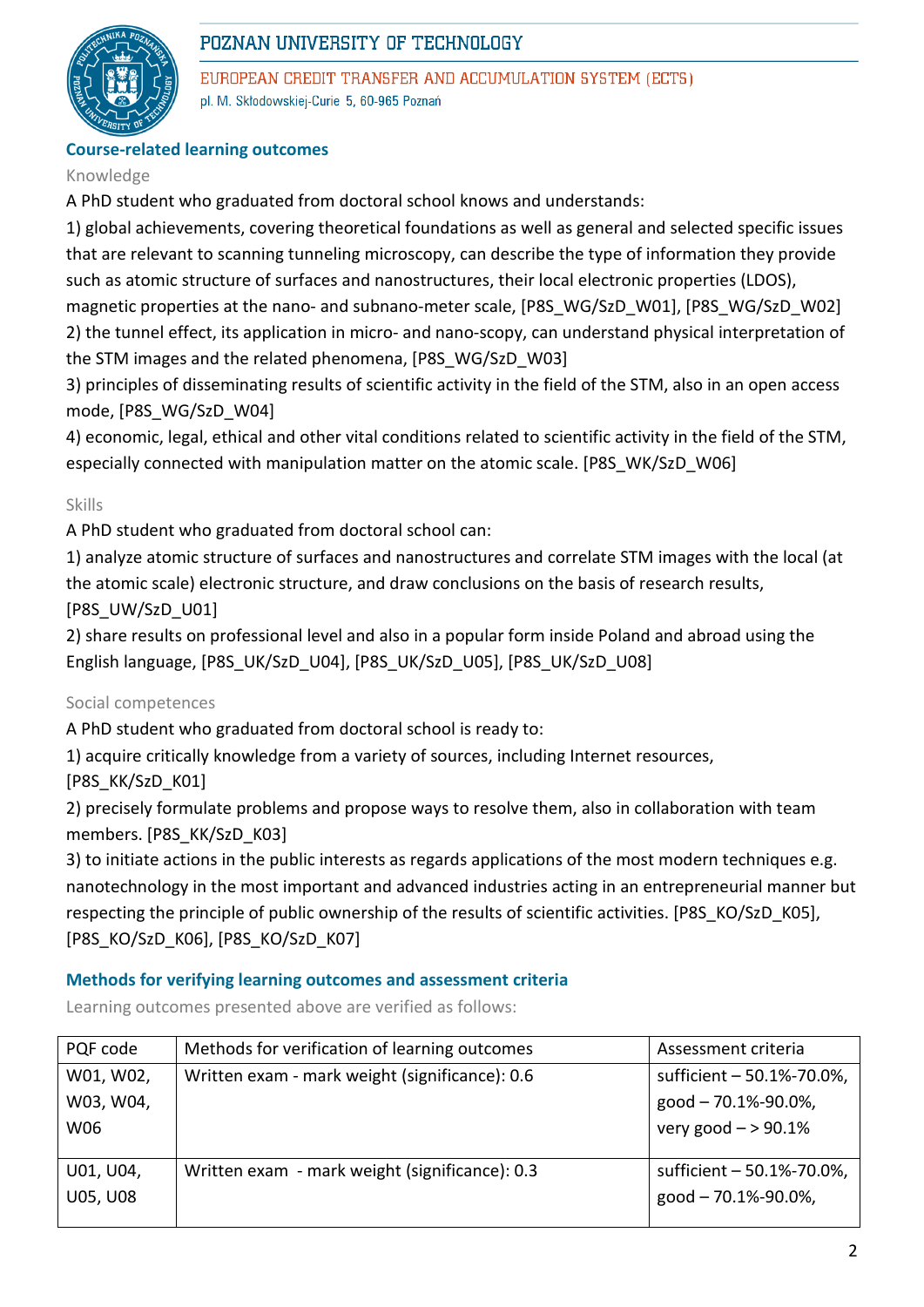

EUROPEAN CREDIT TRANSFER AND ACCUMULATION SYSTEM (ECTS) pl. M. Skłodowskiej-Curie 5, 60-965 Poznań

|           |                                                             | very good $-$ > 90.1%     |
|-----------|-------------------------------------------------------------|---------------------------|
| K01, K03, | Written exam (evaluation of the litearature sources         | sufficient - 50.1%-70.0%, |
| K05, K06, | indicated by PhD student) - mark weight (significance): 0.1 | good - 70.1%-90.0%,       |
| K07       |                                                             | very good $-$ > 90.1%     |
|           |                                                             |                           |

#### **Programme content**

1. General classification of the methods for imaging and characterization of materials with the focus on materials' surfaces.

2. Construction and operation of the scanning tunneling microscope (STM), basic operating modes and techniques of surface imaging (detection system, piezoelectric scanner and its calibration, feedback loop, constant current and constant height modes).

3. Image analysis and physical interpretation of the STM images; common causes of artifacts (revealing and analysis of the atomic structure of non-reconstructed and reconstructed surfaces, non-linearity of the scanner, mapping of the tip, incorrect feedback loop settings, incorrect image processing, thermal drift).

4. Comparison of scanning tunneling microscopy with other methods of imaging and characterization of materials (scanning/transmission electron microscopy (S/TEM); LEED/Auger Spectroscopy, optical spectroscopies, spin-sensitive microscopy and spectroscopy).

## **Teaching methods**

Lecture: multimedia presentation including illustrations and examples.

## **Bibliography**

Basic

1. R. Wiesendanger, Scanning Probe Microscopy and Spectroscopy: Methods and Applications, Cambridge University Press (2010).

2. R. Howland, L. Benatar, A practical guide to scanning probe microscopy, Park Scientific Instruments 2002.

## Additional

1. R. J. Hamers and D. F. Padowitz, "Methods of Tunneling Spectroscopy with the STM," from Scanning Probe Microscopy and Spectroscopy: Theory, Techniques, and Applications, 2nd ed., Ed. by D. A. Bonnell, New York: Wiley-VCH, Inc., 2001.

2. E. Meyer, H.J. Hug,R. Bennewitz, Scanning Probe Microscopy – The Lab on a Tip, Springer-Verlag, Berlin, 2003.

3. Nanoscience: Nanotechnologies and Nanophysics, C. Dupas, Ph. Houdy, M. Lahmani (Eds), Springer-Verlag, Berlin 2007.